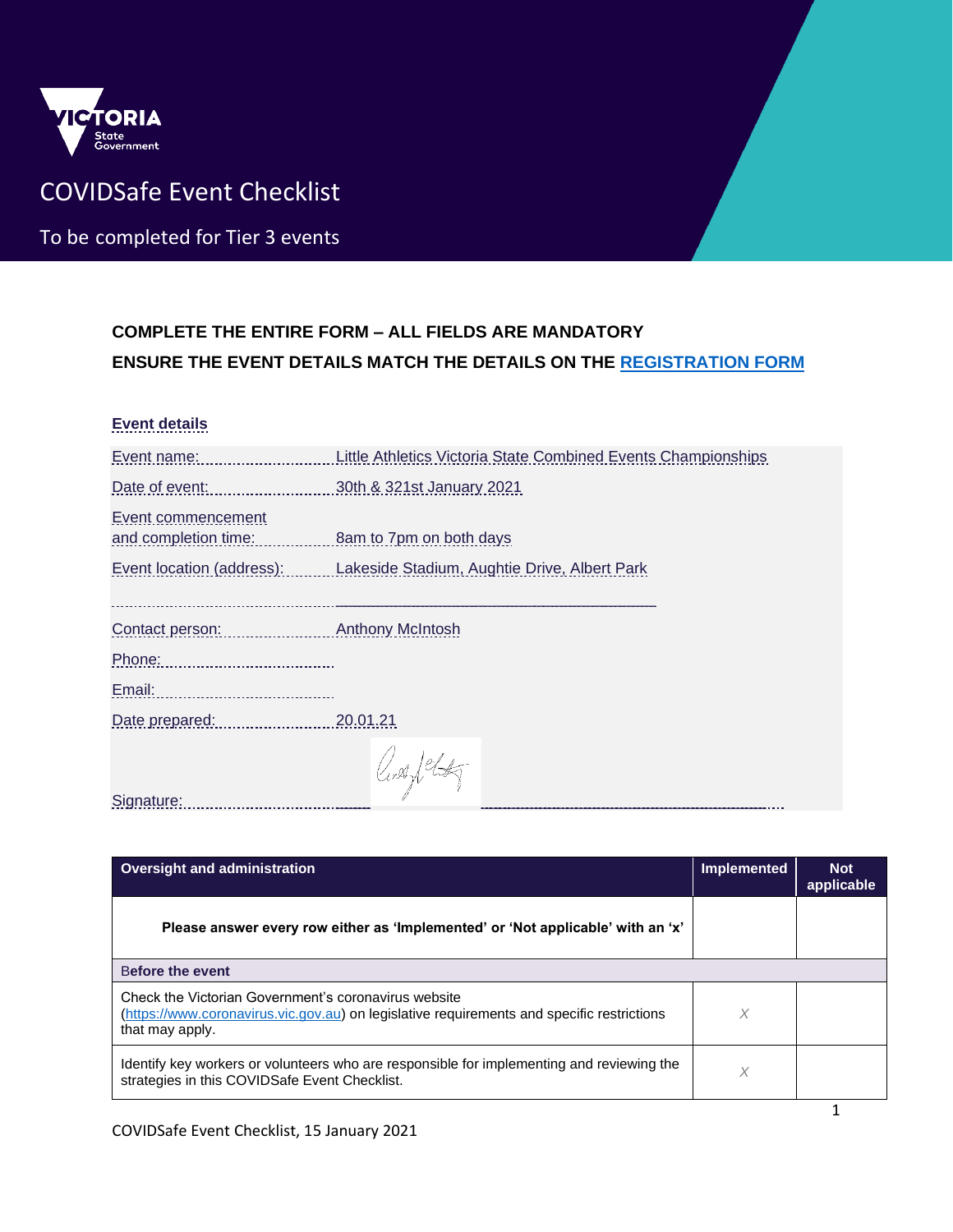| <b>Oversight and administration</b>                                                                                                                                                                                             | <b>Implemented</b>    | <b>Not</b><br>applicable |
|---------------------------------------------------------------------------------------------------------------------------------------------------------------------------------------------------------------------------------|-----------------------|--------------------------|
| This must include identifying workers whose role are to ensure that public health<br>measures, such as physical distancing and general COVIDSafe behaviours are adhered<br>to.                                                  |                       |                          |
| Develop processes and materials to ensure that workers and volunteers attending the<br>event are provided education and guidance on physical distancing, good personal hygiene<br>and staying home from work if feeling unwell. | X                     |                          |
| When scheduling an event, consider potential for other events in the same local area<br>which may use similar transport options, shared pathways and facilities.                                                                | X                     |                          |
| Event organisers must commit to supporting any public health investigations, and support<br>any required actions requested by public health officials.                                                                          | $\chi$                |                          |
| Contingency planning must be documented in the scenario that an event needs to be<br>cancelled, including communicating the cancellation to patrons.                                                                            | $\times$              |                          |
| Tickets should be refundable if a ticketholder is unwell.                                                                                                                                                                       |                       | $\boldsymbol{\times}$    |
| Develop a process to manage an attendee who develops symptoms; this includes:                                                                                                                                                   |                       |                          |
| Making arrangements to send the person home in suitable and safe private<br>transport so the risk of potential coronavirus (COVID-19) transmission is reduced.                                                                  | X                     |                          |
| If the person cannot travel home identify an area where the person can remain in<br>$\blacksquare$<br>isolation until they are able to travel home                                                                              |                       |                          |
| Record keeping requirements (including ticketing)                                                                                                                                                                               |                       |                          |
| The event's record keeping system must:                                                                                                                                                                                         |                       |                          |
| Record the name, phone number and area for each attendee in a way that<br>complies with privacy obligations                                                                                                                     |                       |                          |
| Ensure attendee contact details available to the event organiser and the<br>$\overline{\phantom{a}}$<br>Department of Health and Human Services (DHHS) to facilitate contact tracing if                                         | $\boldsymbol{\times}$ |                          |
| required                                                                                                                                                                                                                        |                       |                          |
| Where applicable and practicable, link ticket information to a seating/location map,<br>categorised by row or section.                                                                                                          |                       |                          |
| Attendee contact details must be retained for 28 days after the event, after which,<br>information should be destroyed, unless there is another statutory requirement for<br>retention.                                         | $\chi$                |                          |

| Attendee management                                                                                         | <b>Implemented</b> | <b>Not</b><br>applicable |
|-------------------------------------------------------------------------------------------------------------|--------------------|--------------------------|
| <b>General</b>                                                                                              |                    |                          |
| Prior to the event, event organisers must communicate the following public health<br>messages to attendees: |                    |                          |
| Each attendee is asked to do a symptom self-assessment prior to leaving home<br>٠                           |                    |                          |
| and not attend if they are unwell or have been instructed to isolate or quarantine.                         | X                  |                          |
| Attendees must maintain at least 1.5m physical distance between those from<br>٠                             |                    |                          |
| other groups at all times.                                                                                  |                    |                          |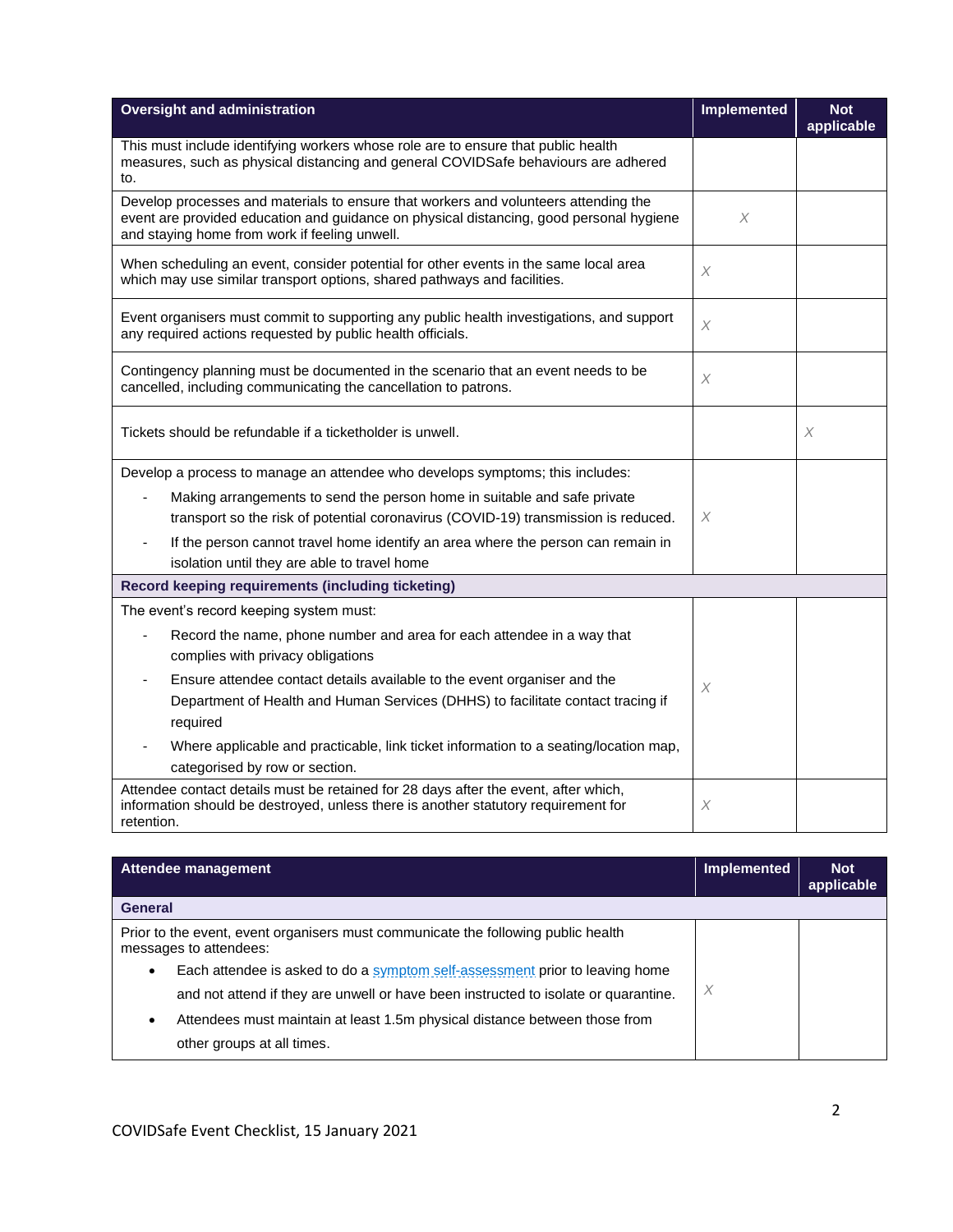| <b>Attendee management</b>                                                                                                                                                                                          | <b>Implemented</b>        | <b>Not</b><br>applicable |
|---------------------------------------------------------------------------------------------------------------------------------------------------------------------------------------------------------------------|---------------------------|--------------------------|
| To minimise movement, attendees must stay within their allocated spaces or<br>$\bullet$                                                                                                                             |                           |                          |
| seats where practical.                                                                                                                                                                                              |                           |                          |
| Requirements for face covering, observe cough etiquette and personal hygiene                                                                                                                                        |                           |                          |
| measures.                                                                                                                                                                                                           |                           |                          |
| A reminder of public health measures must be included in the ticketing sales process,                                                                                                                               |                           |                          |
| visible on the ticket or as an email reminder.                                                                                                                                                                      |                           |                          |
| During the event, regularly to reinforce public health messages - use broadcast messages,<br>signage, and workers/volunteers to communicate this information with attendees.                                        | $\times$                  |                          |
|                                                                                                                                                                                                                     |                           |                          |
| Where possible establish multiple zones within your event area to limit interaction between<br>groups of attendees. You may consider assigning dedicated facilities e.g. allocated<br>bathrooms to a specific zone. | X                         |                          |
| Fixed seated areas (e.g. grandstands)                                                                                                                                                                               |                           |                          |
|                                                                                                                                                                                                                     |                           |                          |
| Ensure seating is clearly labelled to enable seating allocation. Groups who booked tickets<br>together can sit together but they must be spaced at least 1.5m from other groups.                                    | X                         |                          |
|                                                                                                                                                                                                                     |                           |                          |
| Where seating is not numbered, clearly mark rows and seats that are to be left vacant.                                                                                                                              | $\times$                  |                          |
| Non-fixed seated areas (e.g. grassed areas)                                                                                                                                                                         |                           |                          |
| There must be visual cues to facilitate physical distancing, this includes:                                                                                                                                         |                           |                          |
| Ground marking or barriers allocating space to groups (i.e. their allocated 'picnic'                                                                                                                                |                           |                          |
| area) – with at least 1.5m between areas allocated to separate groups                                                                                                                                               | X                         |                          |
| Signage requirements as set out in the Restricted Activity Directions                                                                                                                                               |                           |                          |
| Dedicated wide walkways at least 2m wide                                                                                                                                                                            |                           |                          |
| Ground/wall marking of 1.5m spacing where queuing may occur                                                                                                                                                         |                           |                          |
| Bathrooms, retail and food and drink vendor areas                                                                                                                                                                   |                           |                          |
| Use visual cues to facilitate physical distancing:                                                                                                                                                                  |                           |                          |
| Ground/wall marking of 1.5m spacing where queuing may occur (e.g. outside                                                                                                                                           |                           |                          |
| bathrooms, in service lines)                                                                                                                                                                                        | X                         |                          |
| Signage requirements as set out in the Restricted Activity Directions                                                                                                                                               |                           |                          |
| Indicate direction of travel on walkways with a preference for one-way flow, where                                                                                                                                  |                           |                          |
| practical.                                                                                                                                                                                                          |                           |                          |
| Access to and from the venue                                                                                                                                                                                        |                           |                          |
| Implement strategies to avoid crowding on public transport and at stops/stations. Where<br>feasible, ensure there are adequate parking options for car-based travel.                                                | X                         |                          |
| Where an event could attract attendees, who do not have a ticket, the organiser must use a<br>gated venue with designated points of entry and exit.                                                                 | $\boldsymbol{\mathsf{X}}$ |                          |
| Establish multiple entry and exit points to avoid queuing and ensure smooth attendee flow<br>into the venue. Where multiple entry and exit points cannot be established, encourage                                  | X                         |                          |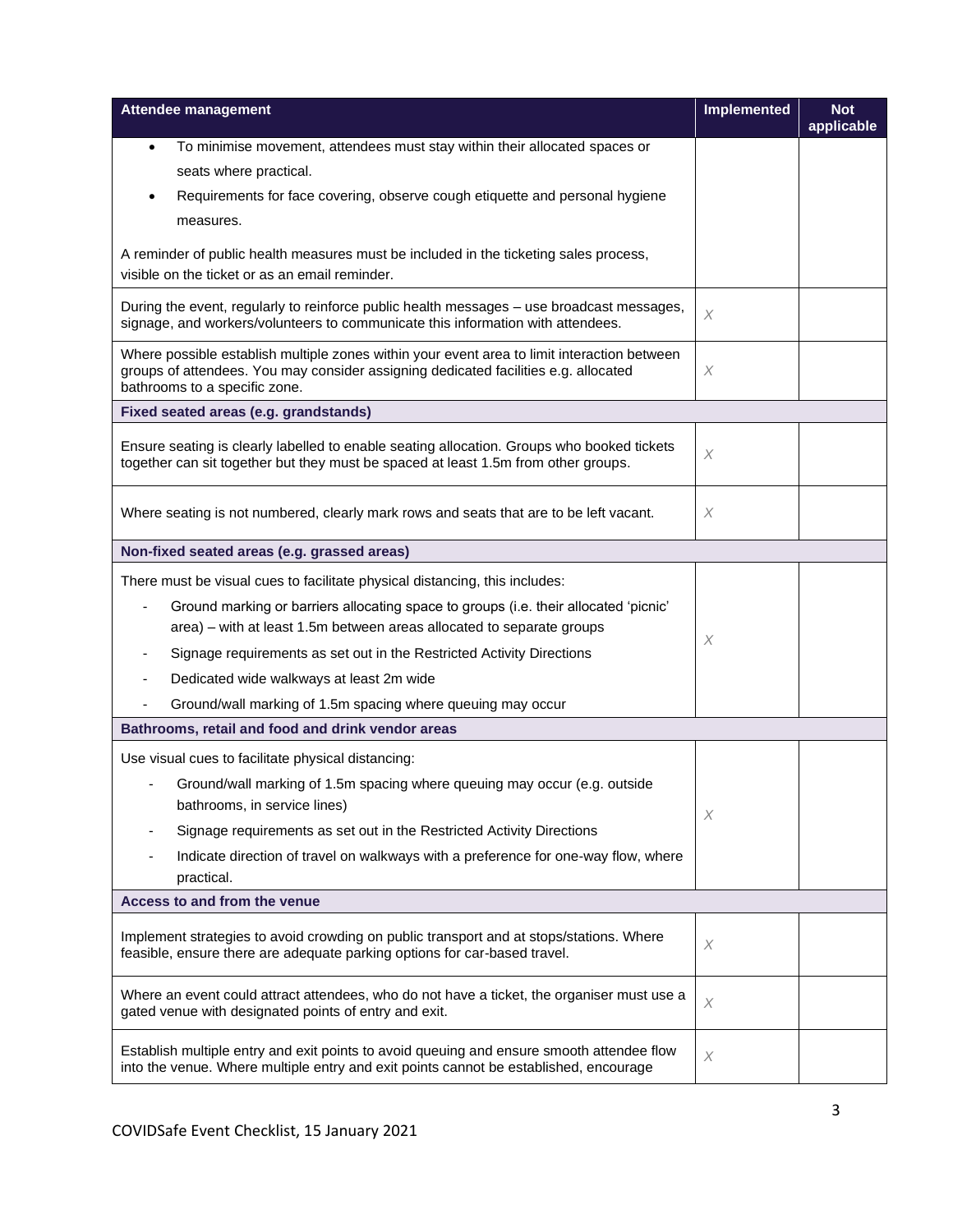| Attendee management                                                                                                                                                  | Implemented | <b>Not</b><br>applicable |
|----------------------------------------------------------------------------------------------------------------------------------------------------------------------|-------------|--------------------------|
| staggered entry/ exit to avoid queuing; this could be done as part of pre-event<br>communication.                                                                    |             |                          |
| Implement strategies to limit the potential for gathering near the venue or at<br>entrances/exits. Encourage attendees to disperse from the event at its conclusion. |             |                          |

| <b>Environmental and personal hygiene</b>                                                                                                                                                                                              | <b>Implemented</b> | <b>Not</b><br>applicable |
|----------------------------------------------------------------------------------------------------------------------------------------------------------------------------------------------------------------------------------------|--------------------|--------------------------|
| <b>Environmental measures including cleaning</b>                                                                                                                                                                                       |                    |                          |
| Undertake pre-event cleaning of communal facilities and high touch surfaces. Develop and<br>implement a cleaning schedule to ensure frequent cleaning and disinfection of high touch<br>surfaces and bathroom facilities.              | X                  |                          |
| At minimum, high touch surfaces must be cleaned at least twice per day and between<br>groups in accordance with DHHS's cleaning and disinfection guidelines. Additional cleaning<br>of visibly soiled surfaces must occur as required. | X                  |                          |
| <b>Personal hygiene</b>                                                                                                                                                                                                                |                    |                          |
| Establish hygiene stations (with hand sanitiser) at entrances and throughout the venue to<br>encourage hand hygiene of workers and attendees.                                                                                          | $\times$           |                          |
| In prominent locations, display posters demonstrating personal hygiene and hand washing<br>practices.                                                                                                                                  | $\times$           |                          |
| <b>Communal facilities to be regularly cleaned</b>                                                                                                                                                                                     |                    |                          |
| Ensure toilets are in working condition with running water for hand basins, soap and<br>disposable hand towels/dryers.                                                                                                                 | X                  |                          |
| Ensure enough toilets are available to avoid queuing. If queuing is likely, organiser must<br>ensure there is physical distancing.                                                                                                     | $\times$           |                          |
| Designated smoking areas must enable physical distancing of 1.5 meters                                                                                                                                                                 |                    | X                        |

| <b>Workers, vendors and contractors</b>                                                                                                                                                                                       | Implemented | <b>Not</b><br>applicable |
|-------------------------------------------------------------------------------------------------------------------------------------------------------------------------------------------------------------------------------|-------------|--------------------------|
| <b>Responsibilities</b>                                                                                                                                                                                                       |             |                          |
| It is the responsibility of the event organiser to ensure that workers, including volunteers,<br>vendors and contractors, understand and comply with COVIDSafe work practices, including<br>training in COVIDSafe behaviours. | X           |                          |
| Workers and volunteers should complete the Staff Coronavirus (COVID-19) Health<br>Questionnaire and not attend work when unwell.                                                                                              | X           |                          |
| Workers must have access to the appropriate personal protective equipment throughout<br>the event.                                                                                                                            | X           |                          |
| Share COVIDSafe Event Checklist with on-site vendors and contractors. Vendors and<br>contractors should provide their COVIDSafe Plans to the event organiser.                                                                 | X           |                          |